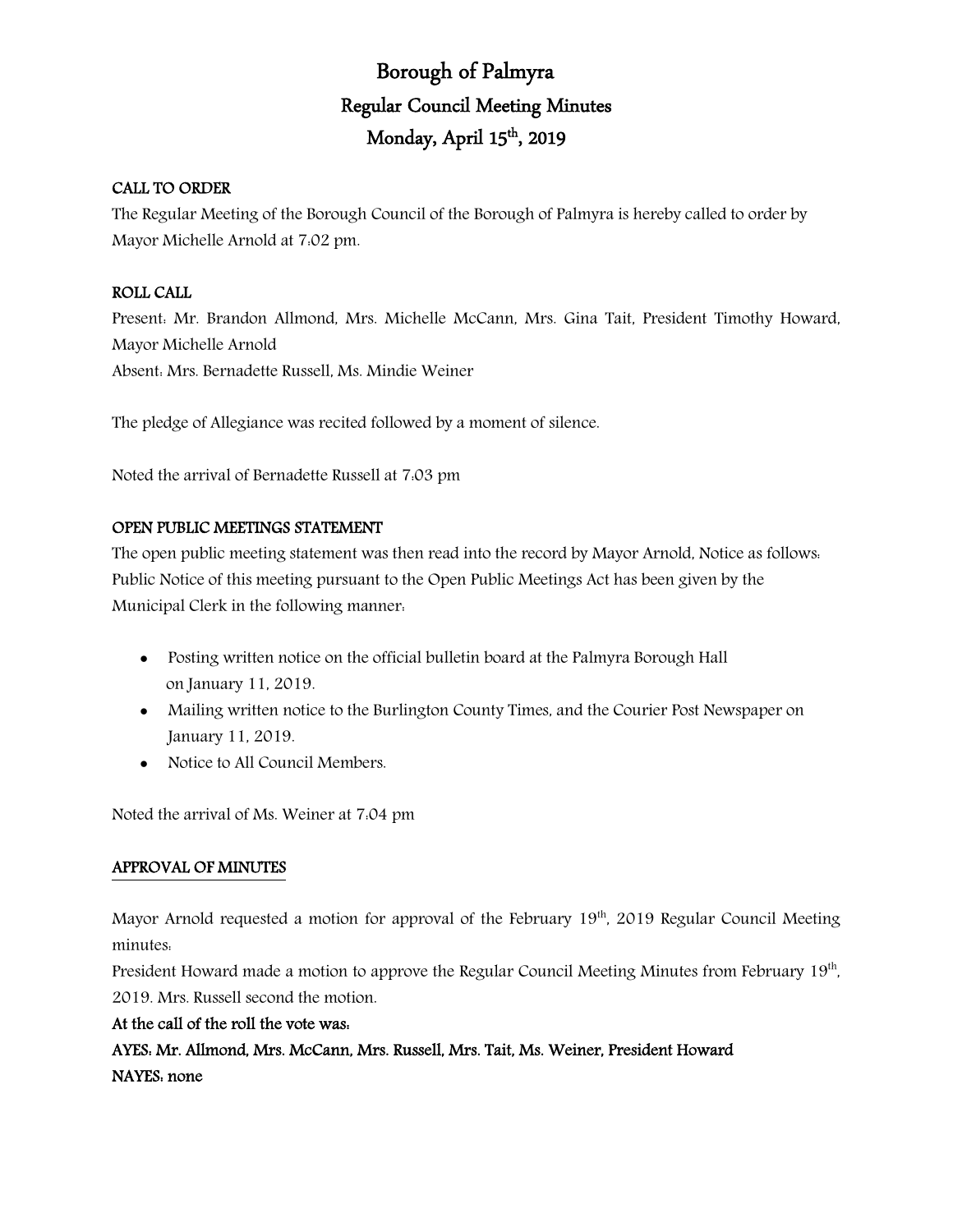Mayor Arnold requested a motion for approval of the April  $1<sup>st</sup>$ , 2019 Special Meeting minutes.

Mrs. Russell made a motion to approve the Special Meeting Minutes from April 1<sup>st</sup>, 2019. Mrs. Tait second the motion.

At the call of the roll the vote was: AYES: Mrs. McCann, Mrs. Russell, Mrs. Tait, President Howard NAYES: none Abstain: Mr. Allmond, Ms. Weiner

Mayor Arnold requested a motion for approval of the April  $1<sup>st</sup>$ , 2019 Special Meeting Executive Session minutes at 6:03 pm

President Howard made a motion to approve the Executive Session Meeting Minutes from Special Meeting April 1<sup>st</sup>, 2019. Mrs. Russell second the motion.

At the call of the roll the vote was: Ayes: Mrs. McCann, Mrs. Russell, Mrs. Tait, Ms. Weiner, President Howard NAYES: none Abstain: Mr. Allmond

### **CORRESPONDENCE**

Mayor Arnold acknowledged a letter of resignation received from John Quigg Mayor Arnold acknowledged an email received from Mark Remsa, Director of the Burlington County Bridge Commission and David Gerkens. Mayor Arnold acknowledged a thank-you card from Howard Derby and Family Mayor Arnold read a letter received from Dan Lambe, President Arbor Day Foundation Mayor Arnold read a notification from New Jersey American Water Co Mayor Arnold read a letter from Troy Singleton, Senator of New Jersey Senate

## PUBLIC PORTION

Mayor Arnold asked for a motion to open the Public Portion. Mrs. Russell made a motion to open the public portion for comments. President Howard second the motion

### All members present voted in favor of the motion

No one from the public wishing to be heard, Mrs. Russell made a motion to close the public portion, President Howard second the motion.

All members present voted in favor of the motion.

## ORDINANCE ON SECOND READING (Public Hearing).

Ordinance 2019-02, An Ordinance to Exceed Municipal Budget Appropriation Limits and To Establish A CAP Bank (N.J.S.A. 40A:4-45.14).

Mayor Arnold asked for a motion to open Ordinance 2019-02 for public hearing. Mrs. Russell made a motion to open Ordinance 2019-2 for public comments. President Howard second the motion All members present voted in favor of the motion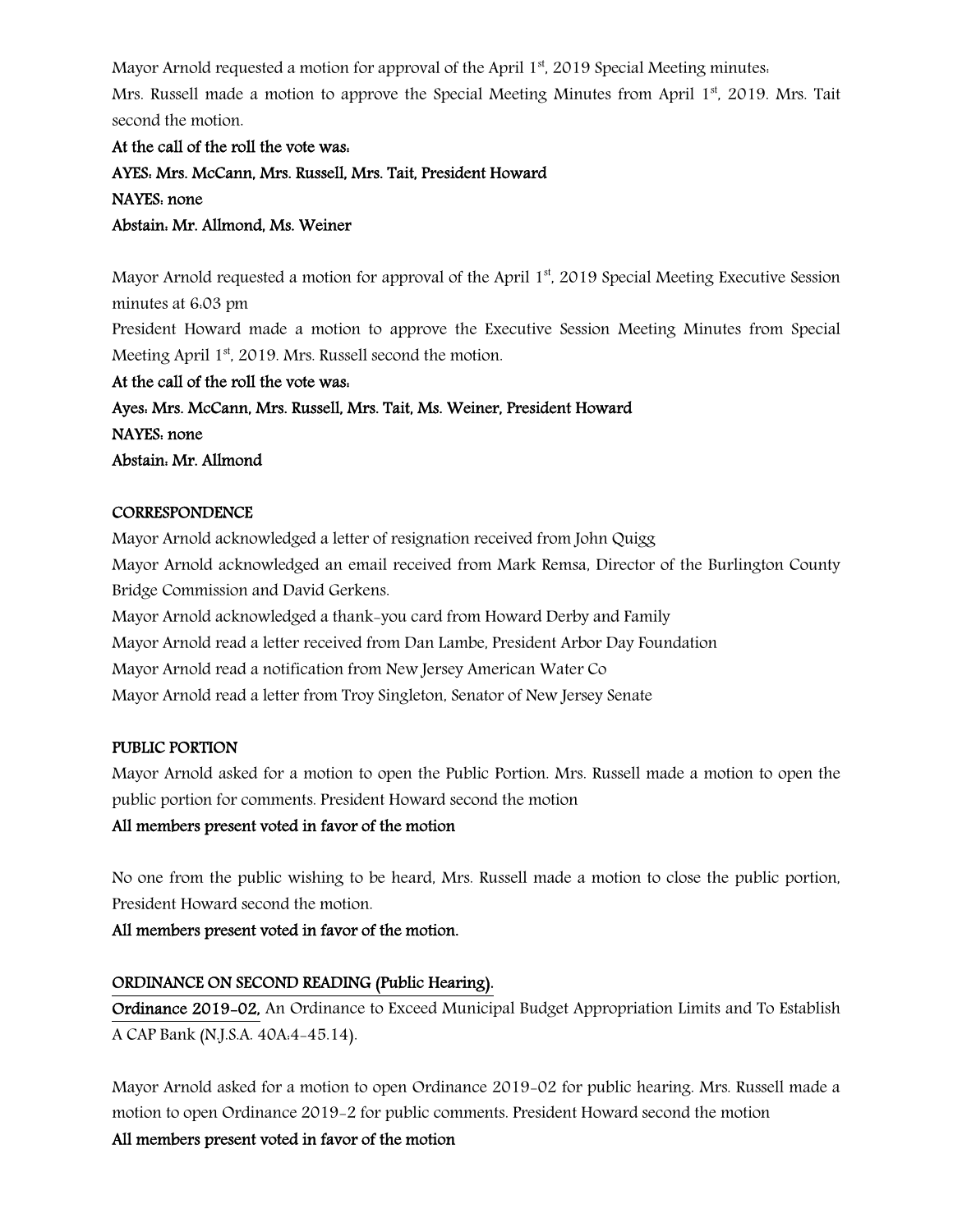No one wishing to be heard, Mrs. Russell made a motion to close the public hearing, Mrs. Tait second the motion.

### All members present voted in favor of the motion.

Mayor Arnold asked for a motion to approve Ordinance 2019-02. President Russell made a motion to approve Ordinance 2019-02. President Howard seconded the motion.

At the call of the roll, the vote was: AYES: Mr. Allmond, Mrs. McCann, Mrs. Russell, Mrs. Tait, Ms. Weiner, President Howard NAYES: None

### 2019 MUNICIPAL BUDGET

### Resolution 2019-115, Resolution to Read the 2019 Budget by Title Only

Mayor Arnold asked for a motion to approve Resolution 2019-115 President Russell made a motion to approve Resolution 2019-115. President Howard seconded the motion.

At the call of the roll, the vote was: AYES: Mr. Allmond, Mrs. McCann, Mrs. Russell, Mrs. Tait, Ms. Weiner, President Howard NAYES: None Resolution 2019-115 was approved

## Resolution 2019-116, Resolution Authorizing the self-examination of the 2019 Budget Mayor Arnold asked for a motion to approve Resolution 2019-116 Mrs. Russell Made a motion to approved resolution 2019-116. President Howard seconded the motion.

At the call of the roll, the vote was: AYES: Mr. Allmond, Mrs. McCann, Mrs. Russell, Mrs. Tait, Ms. Weiner, President Howard NAYES: None Resolution 2019-116 was approved

## Public Hearing 2019 Municipal Budget

Mayor Arnold asked for a motion to open the Public Hearing on the 2019 Municipal Budget. Mrs. Russell made a motion to open the Public Hearing on the 2019 Municipal Budget. President Howard second the motion

### All members present voted in favor of the motion

No one wishing to be heard, Mrs. Russell made a motion to close the public hearing, President Howard second the motion.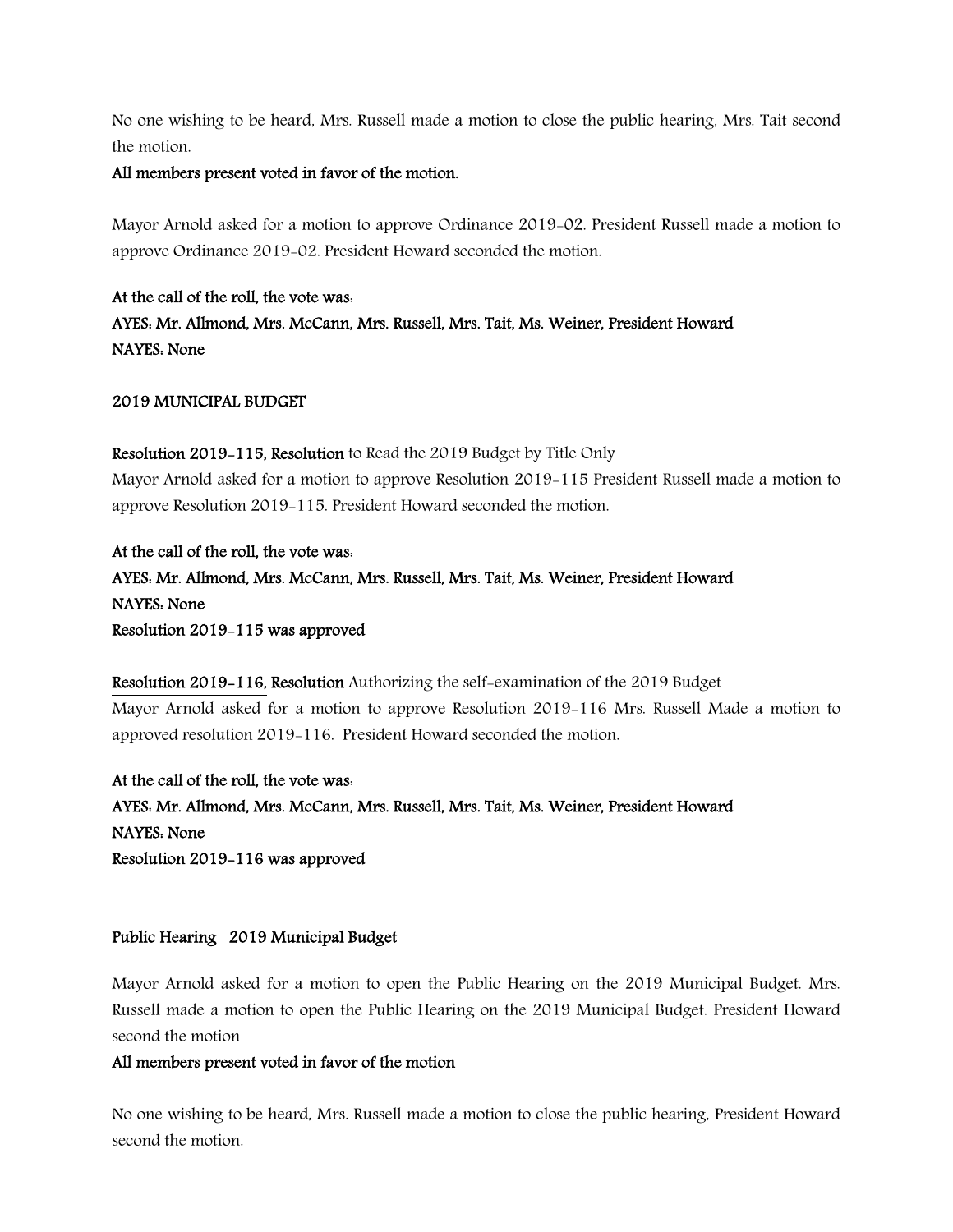## Resolution 2019-117, Resolution to Amend the 2019 Municipal Budget

Mr. Gural explained that we learned subsequent to the introduction of the budget that we had funding in an incorrect line item for debt service so we are moving funding from operating expenses to debt service. Mr. Gural noted it does not change the bottom line so there is no need to re-advertise but wanted to the governing body to be aware of the change.

Mrs. Russell then made a motion to approve Resolution 2019-117 Resolution to Amend the 2019 Municipal Budget as mentioned. Mrs. Tait second the motion.

At the call of the roll, the vote was: AYES: Mr. Allmond, Mrs. McCann, Mrs. Russell Mrs. Tait, Ms. Weiner, President Howard NAYES: Resolution 2019-117 was approved

Resolution 2019-118, Resolution Authorizing the Adoption of the 2019 Municipal Budget

Mrs. Russell then made a motion to adopt the 2019 Municipal Budget as presented. President Howard second the motion.

At the call of the roll, the vote was: AYES: Mr. Allmond, Mrs. McCann, Mrs. Russell Mrs. Tait, Ms. Weiner, President Howard NAYES: Resolution 2019-118 was approved

### ORDINANCES ON FIRST READING -Public Hearing to be held May  $6<sup>th</sup>$ , 2019

Ordinance 2019-03, An Ordinance of the Borough of Palmyra Authorizing the Acquisition by Purchase or Condemnation of the Real Property Located at 620-622 Highland Avenue, Block 24, Lots 1 & 2 Palmyra, New Jersey now Owned by Active Realty Company Profit Sharing Plan

Mayor Arnold asked for a motion to approve ordinance 2019-03. President Russell made a motion to approve Ordinance 2019-03. President Howard second the motion.

At the call of the roll, the vote was: AYES: Mr. Allmond, Mrs. Russell, Mrs. Tait, Ms. Weiner, Mr. Yetter, President Howard NAYES: None

Ordinance 2019-04, An Ordinance Establishing as an Advisory Committee to the Governing Body, the Sustainable Palmyra Green Team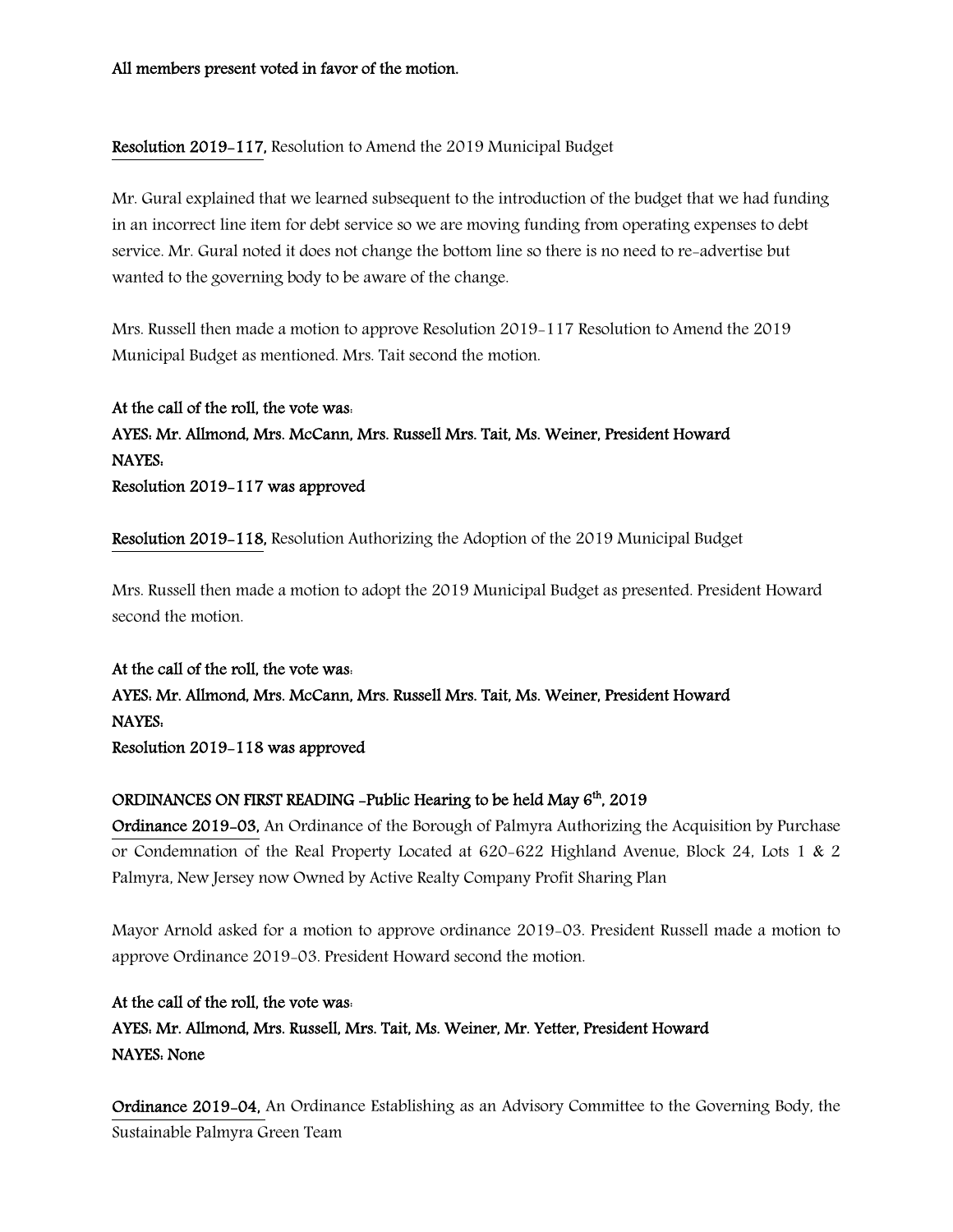Mayor Arnold indicated after reading the ordinance, she suggested it be pulled and revisited after some changes are made. Mayor indicated the following things needed to be revisit:

#6 providing advice and suggestions to the Land Use Board

#7 Mayor indicated, as an advisory committee they do not have the ability to organize ad hoc groups or committees

Mayor Arnold also stated it indicates all members should be residents of Palmyra, and the proposed list has names of individuals who are not residents of Palmyra. Mayor indicated it also establishes a secretary/ treasurer, however there is no need for a treasurer. Mrs. Russell indicated the committee mirrored the ordinance of another municipality. Ms. Weiner indicated the ad hoc committees were thought of as a means of efficiency. There was some additional discussion. Mayor Arnold indicated perhaps we should postpone the introduction until the next meeting. Mr. Rosenberg stated the proposed changes are not material, council could introduce by title only and have the changes in place before advertising. Mr. Gural stated the title should be An Ordinance Establishing as an Advisory Committee to the Governing Body, The Palmyra Green Team. Mr. Gural indicated the sustainable was not necessary. Council agreed.

Mayor Arnold asked for a motion to approve ordinance 2019-04 An Ordinance Establishing as an Advisory Committee to the Governing Body, The Palmyra Green Team. President Howard made a motion to approve Ordinance 2019-04. Mrs. Russell second the motion.

### At the call of the roll, the vote was:

## AYES: Mr. Allmond, Mr. Howard, Mrs. Tait, Ms. Weiner, Mr. Yetter, President Russell

### NAYES: None

Ms. Weiner asked Mayor Arnold to share her concerns with the green team advising and or giving suggestions to the Land Use Board. Mayor Arnold asked Mr. Rosenberg if the committee would be able to interact with the Land Use Board. Mayor Arnold also indicated there could be a possible conflict as Ms. Weiner is a member of council, the land use board and the green team. Mr. Rosenberg indicated he did not feel it was an issue. Mr. Rosenberg stated this is an advisory board with essentially to power to do anything that would affect the Borough, they can only give advice. Mr. Rosenberg also noted the Green Team should report to Borough Council, who created them, so the Governing Body is aware of what's going on with recommendations/ suggestions to the Land Use Board.

### RESOLUTIONS Consent Agenda

Resolution 2019-119 to Resolution 2019-132 will be enacted as a single motion, if any resolution needs additional discussion it will be removed from the consent agenda and voted on separately. Mayor Arnold asked if any items which needed to be removed from the consent agenda. Mrs. Russell requested 2019-125 and resolution 2019-126 be removed from the consent agenda. There were no other requests for removal.

Resolution 2019-119, Resolution Requesting Approval of item of Revenue and Appropriation N.J.S.A. 40A:4-87 (Chapter 159) 2019 Summer Expansion Program for \$10,500.00 Resolution 2019-120, Resolution Requesting Approval of item of Revenue and Appropriation N.J.S.A. 40A:4-87 (Chapter 159) 2016 Recycling Tonnage Grant for \$10,998.94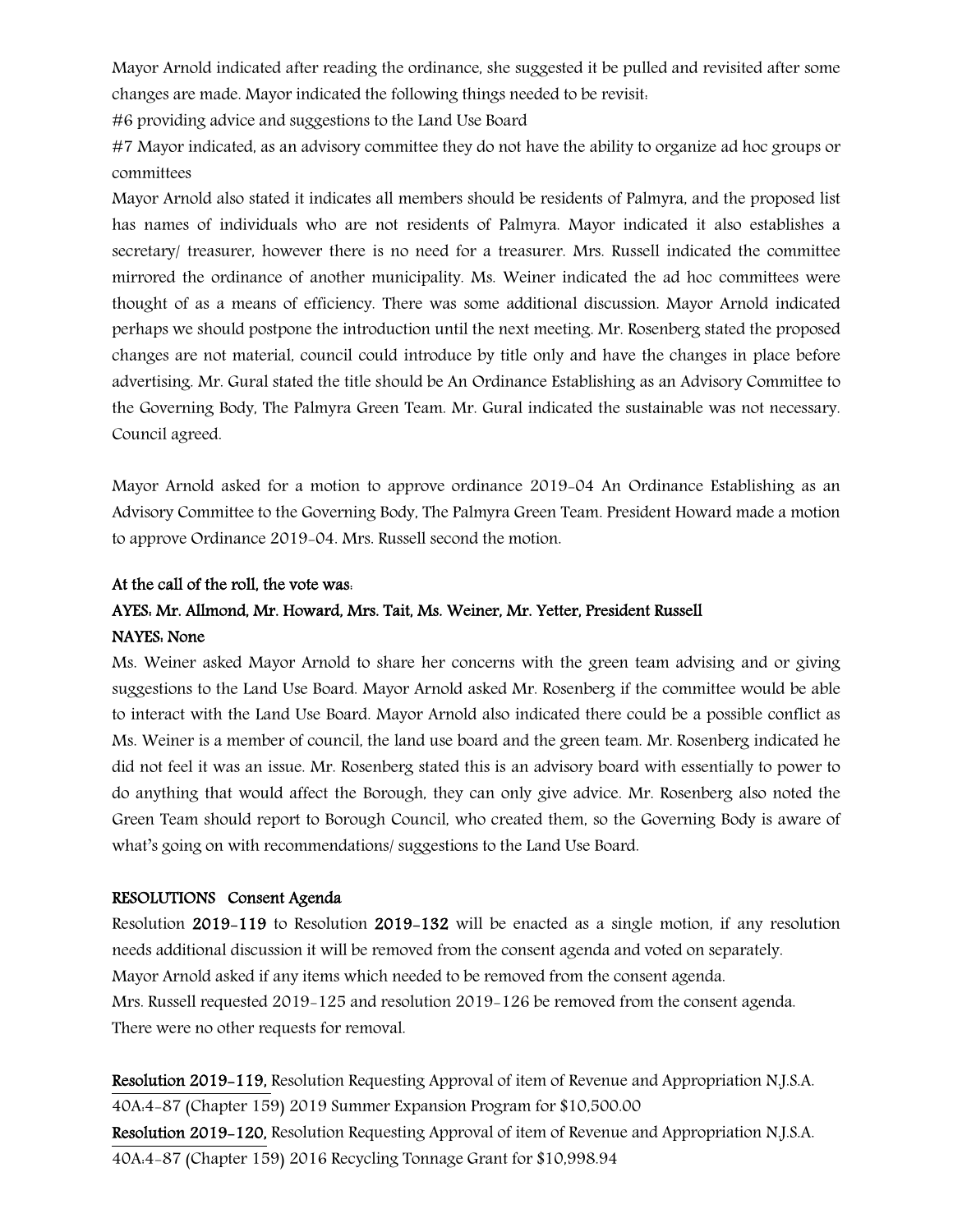Resolution 2019-121, Resolution Requesting Approval of item of Revenue and Appropriation N.J.S.A. 40A:4-87 (Chapter 159) Small Cities CDBG 2019 for \$100,000.00

Resolution 2019-122, Resolution Requesting Approval of item of Revenue and Appropriation N.J.S.A 40A:4-87 (Chapter 159) 2018 Body Armor 20740 for \$2,137.98

Resolution 2019-123, Resolution Awarding Change Order #3 to Charles Marandino LLC for the 2018 Road Improvement Program Project in the Amount of \$39,994.80 for a New Adjusted Contract Price of \$841,772.80 per ERI"S Letter Dated March  $28<sup>th</sup>$ , 2019

Resolution 2019-124, Resolution Awarding a Contract to Eastern Environmental for the 2019 and 2020 Tree Maintenance Contract Effective April  $15<sup>th</sup>$ , 2019 to December  $31<sup>st</sup>$ , 2020

Resolution 2019-125, Resolution Authorizing the Appointment of Special Counsel/Bond Counsel

Resolution 2019-126, Resolution Authorizing the Appointment of Special Counsel/Conflicts Attorney

Resolution 2019-127, Resolution Approving a Lease Agreement with Independence Fire Co. No. 1 for the Borough's Use and Storage of Equipment in the Firehouse and Authorizing the Mayor to execute said Lease Agreement

Resolution 2019-128, Resolution approving amendments to the Personnel Policies and Procedures Manual dated October 19, 2018 with a new effective date of January 1, 2019.

Resolution 2019-129, Resolution Requesting Approval of item of Revenue and Appropriation N.J.S.A. 40A:4-87 (Chapter 159) 2019 Municipal Aid–Temple Boulevard Reconstruction-Phase II for \$260,000.00.

Resolution 2019-130, Resolution Accepting the State of New Jersey Department of Law and Public Safety-OJJDP Award for the 2019 Summer Expansion Program in the amount of \$10,500.00 and Authorizing the Mayor to Execute all Necessary Documents.

Resolution 2019-131, Resolution Authorizing the Award of a Contract to South Jersey Turf Consultants, LLC per the attached proposals for Maintenance, Cleaning and Repair of Artificial Turf Field in the amount of 10,039.90 and for Natural Turf Fields in the amount of \$17,989.26 for a Total Contract of \$28,029.16.

Resolution 2019-132, Resolution Authorizing the Payment of Bills for the Month of April 2019 In the Amount of \$1,777,961.00

Mayor Arnold asked for a motion to approve the consent agenda Resolution 2019-119 thru Resolution 2019-124 and Resolution 2019-127 thru Resolution 2019-132. Mrs. Russell made a motion to approve Resolution 2019-119 thru Resolution 2019-124 and Resolution 2019-127 thru Resolution 2019-132. President Howard seconded the motion.

## At the call of the roll, the vote was:

## AYES: Mr. Allmond, Mrs. McCann, Mrs. Russell, Mrs. Tait, Ms. Weiner, President Howard NAYES: None

Resolution 2019-119 thru Resolution 2019-124 and Resolution 2019-127 thru Resolution 2019-132 noted in motion were approved

Mayor Arnold then went back to Resolution 2019-125 Resolution Authorizing the Appointment of Special Counsel/Bond Counsel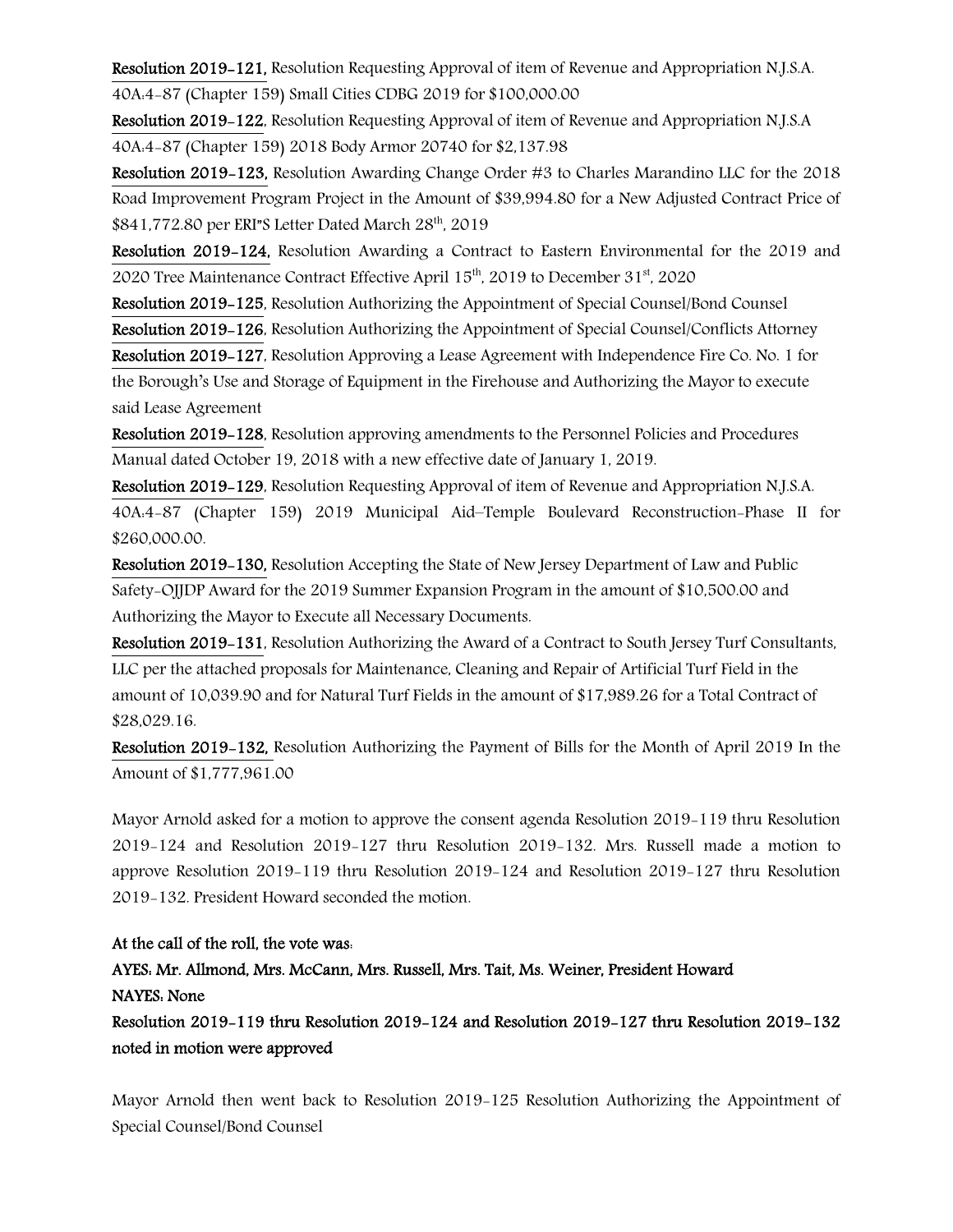Mrs. Tait indicated RFS were requested and she wanted to recommend the firm Parker and McKay for Special Bond Counsel. Mayor Arnold agreed.

President Howard made a motion to approve Resolution 2019-125. Resolution Authorizing the Appointment of Special Counsel/Bond Counsel, Parker and McKay. Mrs. Tait second the motion.

## At the call of the roll: AYES: Mr. Allmond, Mrs. McCann, Mrs. Tait, Ms. Weiner, President Howard NAYES: None RECUSE: Mrs. Russell

Mayor Arnold then went to Resolution 2019-126 Resolution Authorizing the Appointment of Special Counsel/Conflicts Attorney

Mrs. Tait recommended Malamut and Associates for the Special Counsel/ Conflicts Attorney Mrs. Tait made a motion to approve Resolution 2019-126 Resolution Authorizing the Appointment of Special Counsel/Conflicts Attorney, Malamut and Associates, LLC. President Howard second the motion.

At the call of the roll: AYES: Mr. Allmond, Mrs. McCann, Mrs. Tait, Ms. Weiner, President Howard NAYES: None RECUSE: Mrs. Russell

## MOTION TO APPROVE TREASURER'S REPORTS

President Howard made a motion to approve the Treasurer's Report for March 2019. Mrs. Russell second the motion.

At the call of the roll: AYES: Mr. Allmond, Mrs. McCann, Mrs. Russell, Mrs. Tait, Ms. Weiner, President Howard NAYES: None

## PRESENTATION

Ms. Jennifer Jones Hamilton of the New York Office of the U.S. Census Bureau gave a presentation regarding the upcoming 2020 Censes, Ms. Hamilton stated census data is used to appropriate over 275 billion dollars per year. Ms. Hamilton indicated she would partner with the Borough to establish a complete count committee. Ms. Hamilton also noted the United Stated Census Bureau will be hiring a lot of people for the 2020 Census and anyone interested should go to their website www.2020census.gov/jobs for additional information.

## COMMUNITY SPOTLIGHT

Mayor Arnold noted the Virtue for Life is offering Free Mammograms April 18<sup>th</sup>, 2019 at Tabernacle Baptist Church in Burlington, New Jersey.

Mayor Arnold noted the Independence Fire Company hosted its Annual Pancake this past Sunday at 8:00 am was a great turnout.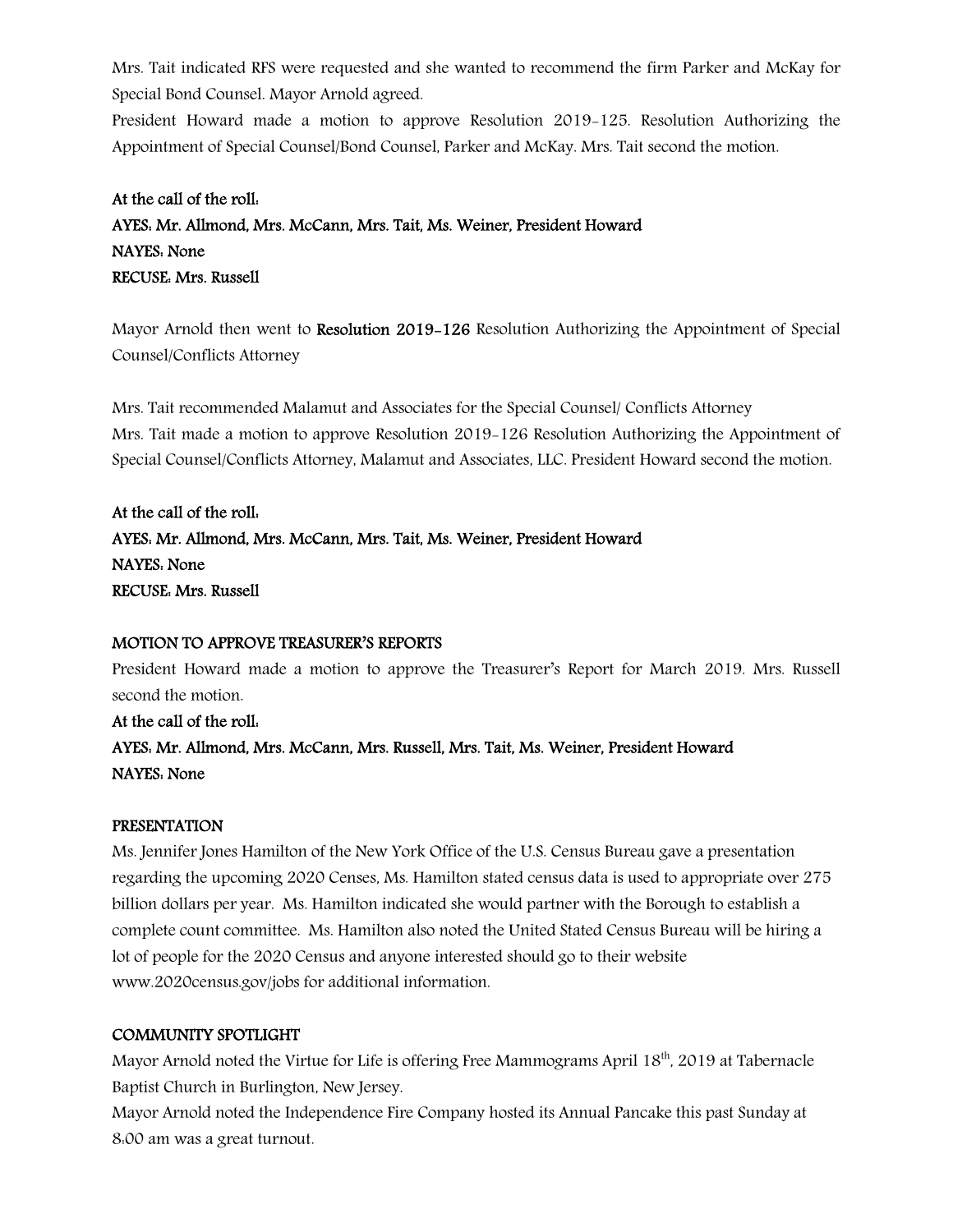Mayor Arnold reminder all that April is Town wide Spring Clean- Up.

Mayor Arnold noted this past Saturday was the Celebration of Dr. Rev. Guy Campbell Jr's. 50 Pastoral Anniversary of Evergreen Baptist Church.

Ms. Weiner indicated the Art show at Palmyra Community Center on May 3<sup>rd</sup>, 2019 from 7:00 to 9:00 pm.

President Howard stated opening day for baseball was Saturday 13<sup>th</sup>, 2019.

### PUBLIC REMINDERS

Mayor Arnold asked everyone to be aware of the crossing guards and children out now as the weather is getting nicer.

Mayor Arnold asked everyone to remember to clean up behind their dogs when visiting the parks.

### DISCUSSION ITEMS

### NEW Business

Mayor Arnold noted the following Public Events are coming soon, Community Cleanup Day on April  $27<sup>th</sup>$ , 2019 and Arbor Day Celebration at Charles Street School on May  $3<sup>rd</sup>$ , 2019. Mrs. Russell indicated the May 3<sup>rd</sup>, 2019 date needs to be changed as Mr. Kaluhiokalani and Mr. Lehrian are not available that date. Mr. Gural stated he would contact Superintendent McBride for another date that is better suited. Mr. Gural indicated the events list has been posted on the special events and meeting calendars of the website. Mr. Gural noted only the official Borough of Palmyra events have been listed. Ms. Weiner asked why the events of the PIA were not listed on our calendar. Mr. Gural stated they are not official Borough of Palmyra events and they have not been approved by the governing body. Mr. Gural stated if we post one organization then other non-profit organization may also want their events posted on our calendar, what is done for one must be done for all. Some discussion ensued and it was decided that a policy would need to be in place to determine what would be placed on our calendars. Ms. Weiner indicated she was the liaison to the War Memorial Committee and the Palmyra Improvement Association. Mayor Arnold stated she was not aware that Borough Council had approved a liaison for the Palmyra Improvement Association or the War Memorial Committee. Ms. Weiner indicated it was brought up at the end of last year. Mrs. Tait indicated she brought it up last year so that someone would be aware on what was going on. Ms. Weiner indicated her being liaison for the War Memorial Committee was also not listed on the website. Mr. Gural noted that liaisons are appointed by resolution and we do not have resolutions making those appointments. Mr. Gural stated they may have been a casual choice, but unless it is done by resolution then it will not appear on our website. Mayor Arnold indicated she would like for Council to have some sort of guidelines for the Farmers Market so everyone is aware of who and how the Market operates.

Mayor Arnold noted Palmyra & Public Safety Day will be held May  $4<sup>th</sup>$ , 2019.

Mayor Arnold requested approval of NJ State Association of Chief of Police Annual Training Conference attendance for Chief Scott Pearlman on June  $24^{\text{th}}$ ,  $25^{\text{th}}$ ,  $26^{\text{th}}$ ,  $27\text{th}$ ,  $2019$  in Atlantic City including a 3night stay.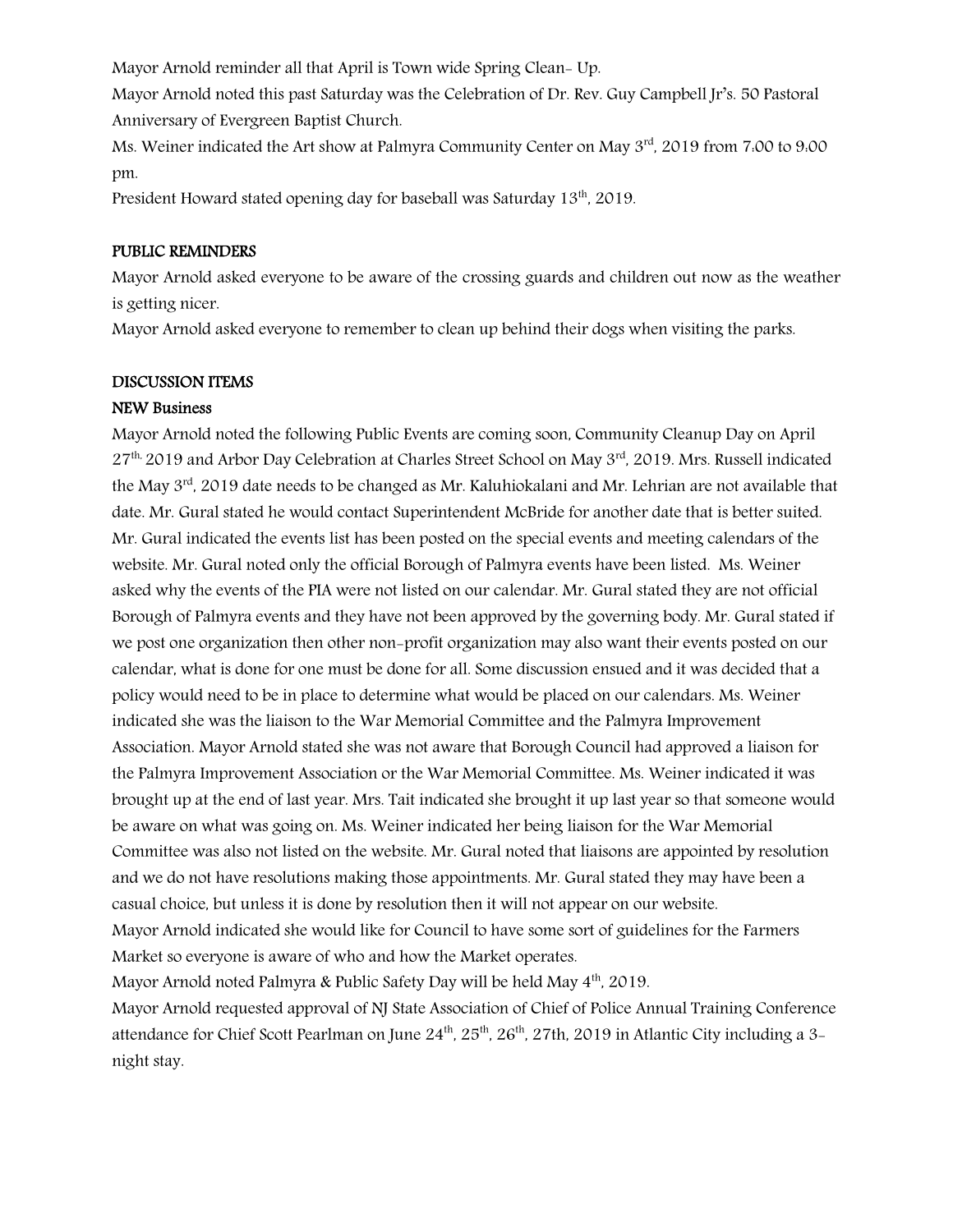Mrs. Russell made a motion to approve the Chief Pearlman's request for overnight stay at the Chief of Police Training Conference in Atlantic City for 3 nights June  $24<sup>th</sup>$ ,  $25<sup>th</sup>$ , and  $26th$ . 2019. Mrs. Tait second the motion.

### Council voted in favor of the motion.

Mr. Casparro indicated the Palmyra Improvement Association is requesting approval of the Downtown Clean-up and flower planning project for April  $27<sup>th</sup>$ , 2019. He explained the adopt-a-plot program and exactly what and where they wanted to plant flowers and weed. Mr. Casparro indicated they wanted to place a new flower pot in front of Jenny's Java. Mayor Arnold asked if it would fit given they were placing an application for outdoor dining. Mr. Casparro indicated he would with the Construction Official to determine the correct location for the pot. Mrs. Russell indicated there needs to be some consistency in the down town area, noting some flower bed areas have Belgium blocks and others don't. Mrs. Russell asked how we can go about getting that consistency with the Belgium block. Mr. Gural indicated if done in house, which would be least expensive, we are talking about a time consuming project which could go into the fall of this year. There was some discussion regarding a potential project and council decided to allow Mr. Gural to look into the possibility and getting back to council. Mr. Gural also noted the county would need to give permission as the Broad Street sidewalk is in a county right of way. Mayor Arnold asked Mr. Casparro if they would be monitoring and keeping up with the weeding throughout the year. Mr. Casparro indicted yes.

Mrs. Tait made a motion to approve the request from the Palmyra Improvement Association for the Downtown Clean-up/ Planting and new Flower Pot Request. Mrs. Russell second the motion.

## Council voted in favor of the motion

Mrs. Tait indicated she had the Legion Field and Chief Payton I Flournoy, Sr. Park usage policy written and would be sending it to council for consideration. Mrs. Tait inquired about the date of the dedication of the Chief Payton I Flournoy Park. Mrs. Tait asked if the coordination of the police awards could be done at the same time as the dedication. Chief Pearlman indicated the awards are usually given out the second meeting in June. Mayor Arnold indicated she would try to coordinate those dates with the Flournoy Family. President Howard noted if it cannot be completed for that date perhaps we could hold the dedication and awards to National Night Out in August.

Mr. Allmond indicated he would have the Digital sign use policy draft next month.

Mr. Gural indicated the proposed laptops for use at Community Center proposal is included in your packets. Mr. Gural indicated the cost for 5 laptops, installation, Micro-Soft Home and Business software is \$7,200.00 thru Allcovered. Mr. Rosenberg asked how they would be secured so they did not just walk away. Mr. Gural indicated they would be stored at the Community Center and they would be signing them in and out. President Howard indicated the lock on the door from the kid's room would need to be changed as people still have keys to get into the computer room when the community center staff is not there. President Howard indicated the laptop use should be in the computer room only. Mr. Gural indicated council may wish to allow people to use those laptops in the lounge or a classroom. Mr. Gural indicated the staff would come up with a usage guide for the laptops. Ms. Weiner indicated she would like to know the computers are going to be used as this is a lot of money to spend. There was additional discussion regarding the use, cost, a policy, and various programs to use the computers. Ms. Weiner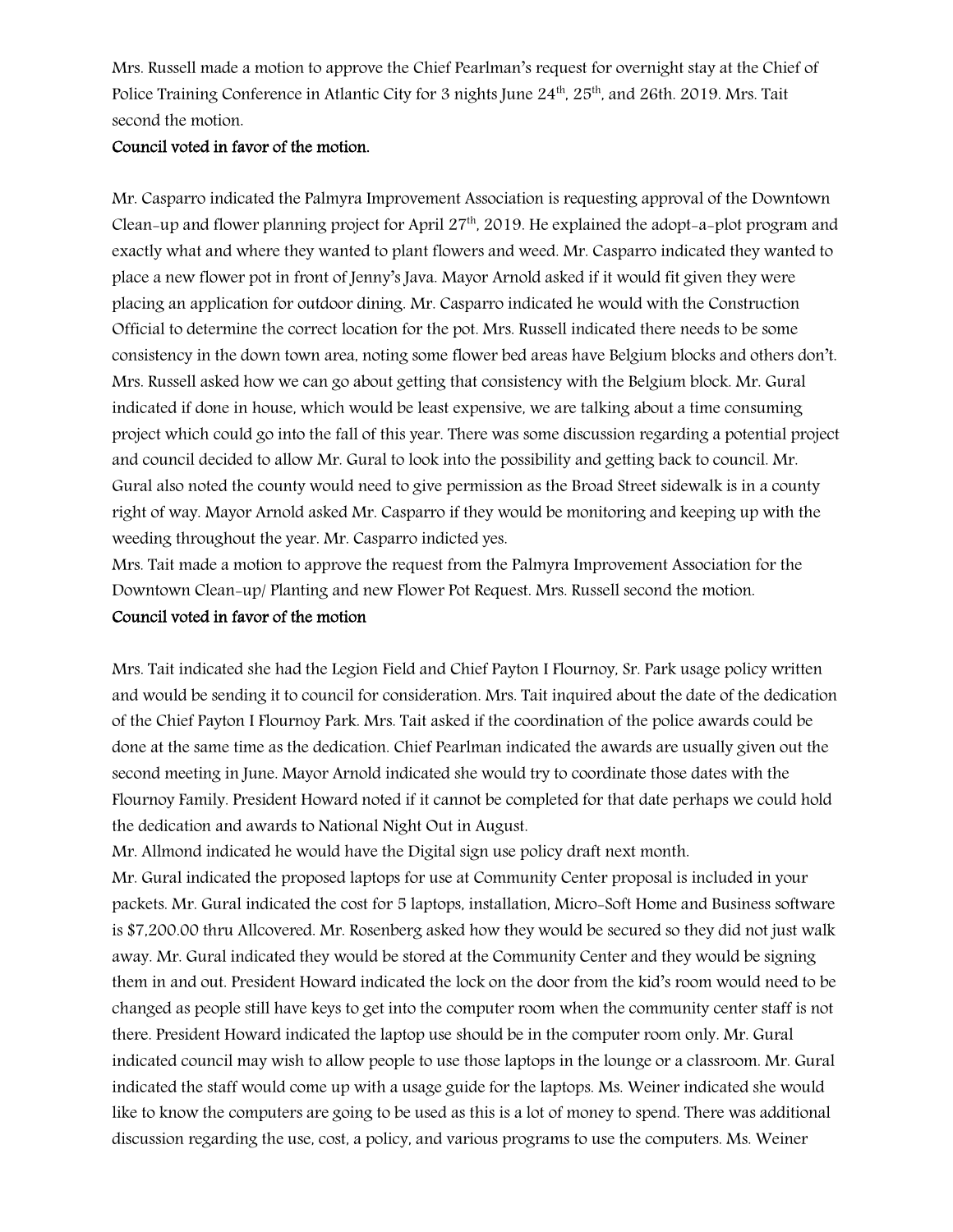stated she would like to see programs lined up for the computer use before we purchased them. Mayor Arnold asked if it can be put on the agenda for next month. Mrs. Russell and President Howard indicated they wished to move forward Mayor Arnold asked for a motion to purchase the computers. Mrs. Russell made a motion to approve Resolution 2019–133 Resolution authorizing the purchase of the laptops computers for the community center per the proposal presented by Allcovered in the amount of \$7,239.95. President Howard second the motion.

#### At the call of the roll:

## AYES: Mr. Allmond, Mrs. McCann, Mrs. Russell, Mrs. Tait, President Howard NAYES: Mrs. Weiner

Mr. Gural indicated Mrs. Weiner provided a list indicating all of the business in the Borough which registered last year, to post on our website under Business Listings for Market Place page.

Mr. Gural indicated he had no update regarding Main Harbour Drive .Mr. Gural indicate we have not received a response for them regarding a meeting.

Mr. Rosenberg indicated he has spoken with Camden County regarding their claim for reimbursement for former CCPD Office now a Palmyra Police department new hire. Mr. Rosenberg indicated we pay Camden County first, then the employee reimburses the Borough thru payroll deductions. Mr. Rosenberg indicated Camden County has agreed to reduce the amount of their claim. Chief Pearlman indicated the Borough is ultimately made whole.

Mr. Gural indicated DEP will be giving away free tree seedlings they can be will pick up in Moorestown on April 26<sup>th</sup>, 2019 at the Perkins Center. Mr. Gural noted the information will be placed on the website.

Mr. Gural indicated Mr. McMann, our accessor requested the digitizing of the Borough Tax Maps. Mr. Gural stated we asked our engineer for a cost proposal which came in at \$16,000.00, which we did not included in the budget. Mr. Gural stated we will digitize the minimum amount we can this year with is about 25% at a cost of about \$3,500.00 and the balance will be done and budgeted in 2020. Mr. Gural indicated a new problem developed indicating PSE& G wants to repave Broad street want to work at night 8:00 pm to 5:00 am instead of during the day and the project could go as long as 10 days. There was a lengthy discussion with various suggestions of how it could be handled. Mr. Gural indicated we suggested they do Broad Street from Delaware Avenue to Rt. 73 during the day and Broad Street from Delaware to Morgan at night. Council indicated John and Chief Pearlman can handle it and get back to council as long as everyone is notified as to how it is going to be done.

### OLD Business

Mr. Tait indicated PHSFEE won a \$3,000.00 grant to do a mural with the school children, and perhaps they could finish the mural at Tony's Barber shop. Ms. Weiner indicted the design part of the project was almost complete and time would not allow for it as that mural has to be completed soon. President Howard stated Tony's Barber Shop has some idea of what it is he wants so why don't we follow his idea. There was some discussion regarding various ideas and thoughts for the bottom of the wall. Mr. Gural indicated he wants a decision by mid-May. Arnold stated Tony wants the names of the business and the length of time they have. Mayor Arnold noted another mural design may clash with the existing mural. Mayor Arnold indicated if we don't want the names of the business on the bottom of the mural we need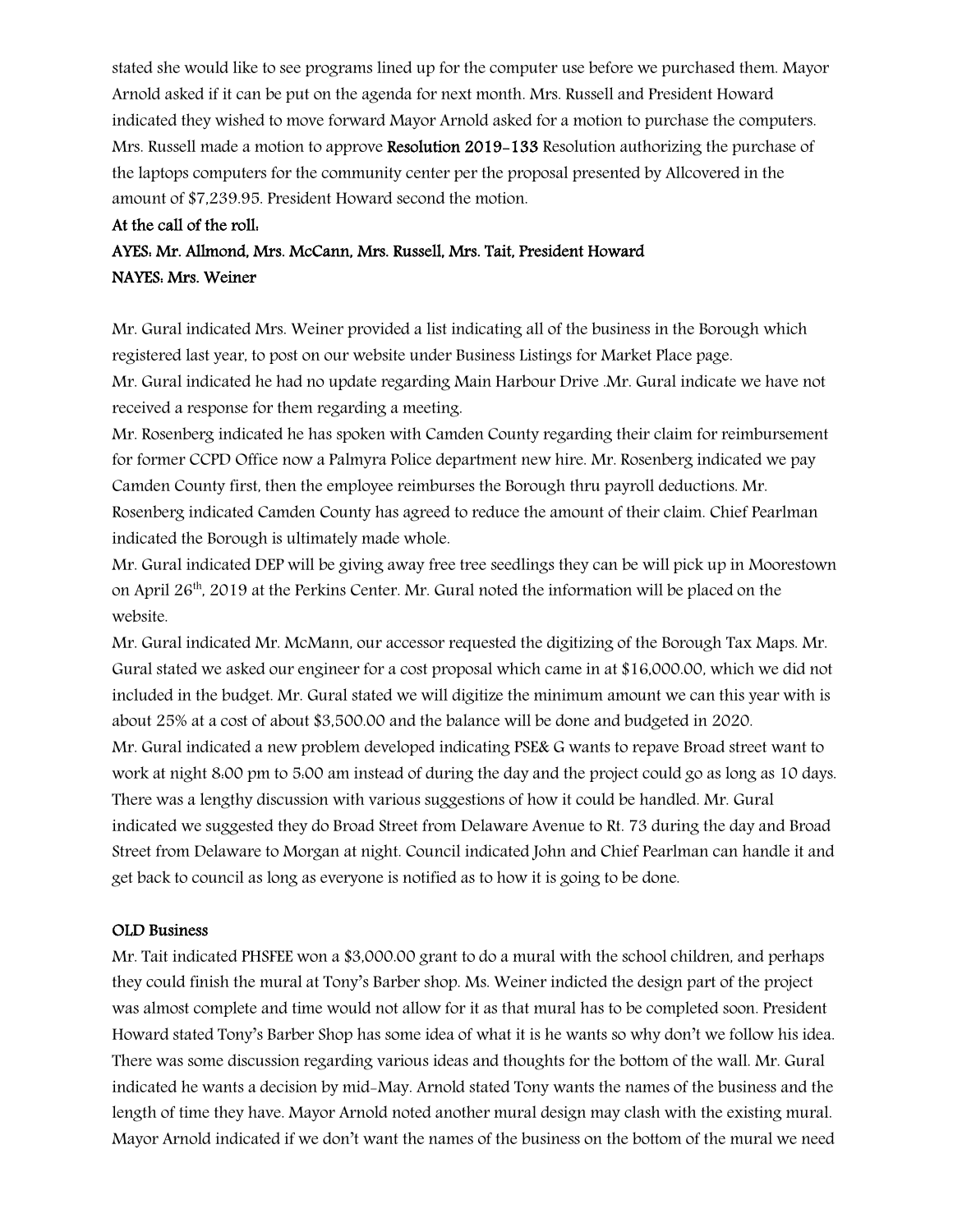to make a decision on something and move forward. Mrs. Tait agreed. There was some additional discussion regarding the project and Mayor Arnold indicated she would get some examples of the plaques and materials and bring them back to council for consideration.

Mr. Gural indicated the recreation subcommittee of council and he met with the YMCA regarding the Summer Camp Agreement and voiced our concerns. Mr. Gural indicated with the current discount many of our residents still can't afford the program so we asked for additional discounts for our residents and he is still waiting for additional feedback from the YMCA regarding that additional discount.

Mr. Gural indicated the South Side Rt. 73 Redevelopment Area update should be discussed in closed session.

Mr. Gural indicated we are talking about ordering additional holiday decorations & banners. Mr. Gural noted we already have banners for Market Street we just need to order the Military banners. Once Market Street is complete we will move back to Broad Street.

Ms. Weiner indicted she saw the textile flyer in the agenda packet be it is still not posted on the website. Ms. Weiner stated she thought we approved both flyers presented. Mr. Gural indicated nothing was approved just both were presented. There was some discussion regarding the two proposed flyers and Mr. Gural indicated he would make the flyer and post it on the website. Mayor Arnold asked Mr. Gural to post both flyers to the website.

Mrs. Russell indicated the Palmyra Improvement Association needs trash bags and pick-up of trash on April  $27^{th}$ , 2019.

### ADMINISTRATOR REPORT

Mr. Gural indicated financial disclosure statements have been forwarded to all by Ms. Jackson. Those FDS need to be completed ASAP, if there are questions or if someone needs their password reset please contact Ms. Jackson

Mr. Gural stated the Artificial Turf Field Inspection & Certification should be complete in the next 30 to 40 days.

### COMMITTEE REPORTS

Ms. Robinson indicated The presentation of "High School Musical" was this weekend at the Palmyra High School and Friday night was an almost sellout performance. Ms. Robinson indicated the spring concert is coming on May  $9<sup>th</sup>$ , 2019 and World Culture day is coming May 18<sup>th</sup>, 2019. Ms. Robinson noted on March 26<sup>th</sup>, 2019 Environmental Day was celebrated.

Mr. Tait stated the Senior Prom will be held May  $10^{th}$ , 2019. Mr. Tait also noted the PARCC testing was just finished and spring break is the  $19<sup>th</sup>$  thru  $26<sup>th</sup>$  of April.

Mrs. Tait thanked the interact club and the other children who came out to help with the Easter egg filling and helped with the actual Easter Egg Hunt. Mrs. Tait indicated the school is gearing up to move the  $6<sup>th</sup>$  grade over to the high school.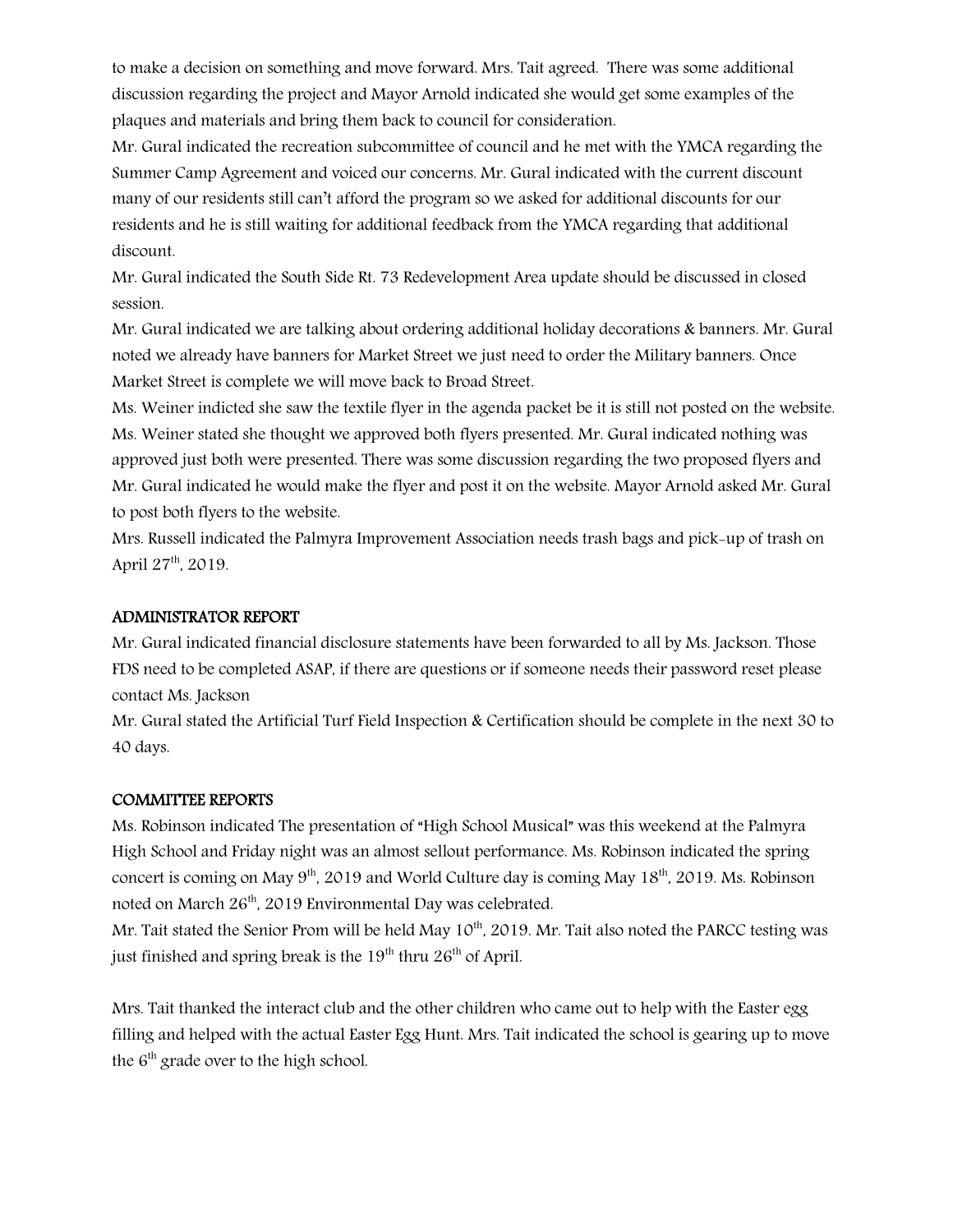Ms. Weiner asked Mrs. Tait if there was going to be a public meeting in reference to parking in the downtown area, and if so what date is it going to be held. Mrs. Tait indicated it could be with either the Public Safety Committee or the Business and Community Development committee. After some discussion it was decided it would be a meeting with no more than three members from council and some of the business owners.

Mr. Howard indicated they went over the fields regarding concussions.

Mayor Arnold indicated the Harbour Condo Association held their board election tonight. Mayor Arnold also stated she attended a presentation at Perkins Art Center in Moorestown, which they have now opened another location in Collingswood, and they spoke about the possibility of opening another location here in Palmyra. Mayor Arnold indicated as she gets additional information she will be it to council. Mayor Arnold asked Ms. Weiner to work with her on the project. Mayor Arnold also noted she and Mr. Russell attended the ALICE training at Palmyra Schools.

#### PUBLIC PORTION

Mayor Arnold asked for a motion to open the Public Portion. Mrs. Tait made a motion to open the public portion for comments. Mrs. Russell second the motion

### All members present voted in favor of the motion

Mr. Koltonuk - Broad Street. - Mr. Koltonuk indicated most of the people who are store owners here are not opposed to the vendors coming in for the farmers market. Mr. Bill complained about the trash on Broad Street especially from Dollar Store indicated Council needs to address it. Mr. Bill complained about parking on Broad Street, the conditions of the buildings for rent on Broad Street. Mr. Bill indicated we don't have a parking problem we have issues and the parking laws on the book are not being enforced. Mr. Bill stated Joe from Tony's Barber shop just wants painted on the building the business in town no vinyl.

Mrs. Furrer – Maryland Avenue – Mrs. Furrer indicated she worked with the PIA regarding the flower beds and plantings project last year in front of Palmyra Liquor Store. Mrs. Furrer indicted she noticed the cover for the water meter was broken. Mrs. Furrer indicated she was by there the other day and it still has not been repaired, so perhaps while the Water Company is in town it should be mentioned to them.

Bob Bostock- Morgan Avenue – Mr. Bostock indicated he complained about his neighbor who didn't follow the rules regarding leaf pickup. Mr. Bostock indicated he spoke with public works regarding the matter and the leaves were removed within two day. Mr. Bostock indicated when he was on Council the screening was done for our current Police Chief. Mr. Bostock stated he called the Chief Pearlman regarding the condition of the road which he felt was a road hazard and the Police and public works took care of it within one week. Mr. Bostock indicated he wanted to thank the police department, public works and the zoning/construction official for jobs well done.

Mr. Rader - Harbor drive – Mr. Rader asked why tax payer's monies were being used to pay for investigations sent to NJ Dept of Community affairs and to the State of realtors. How many investigations will there be and how much tax payer money is Council willing to spend on these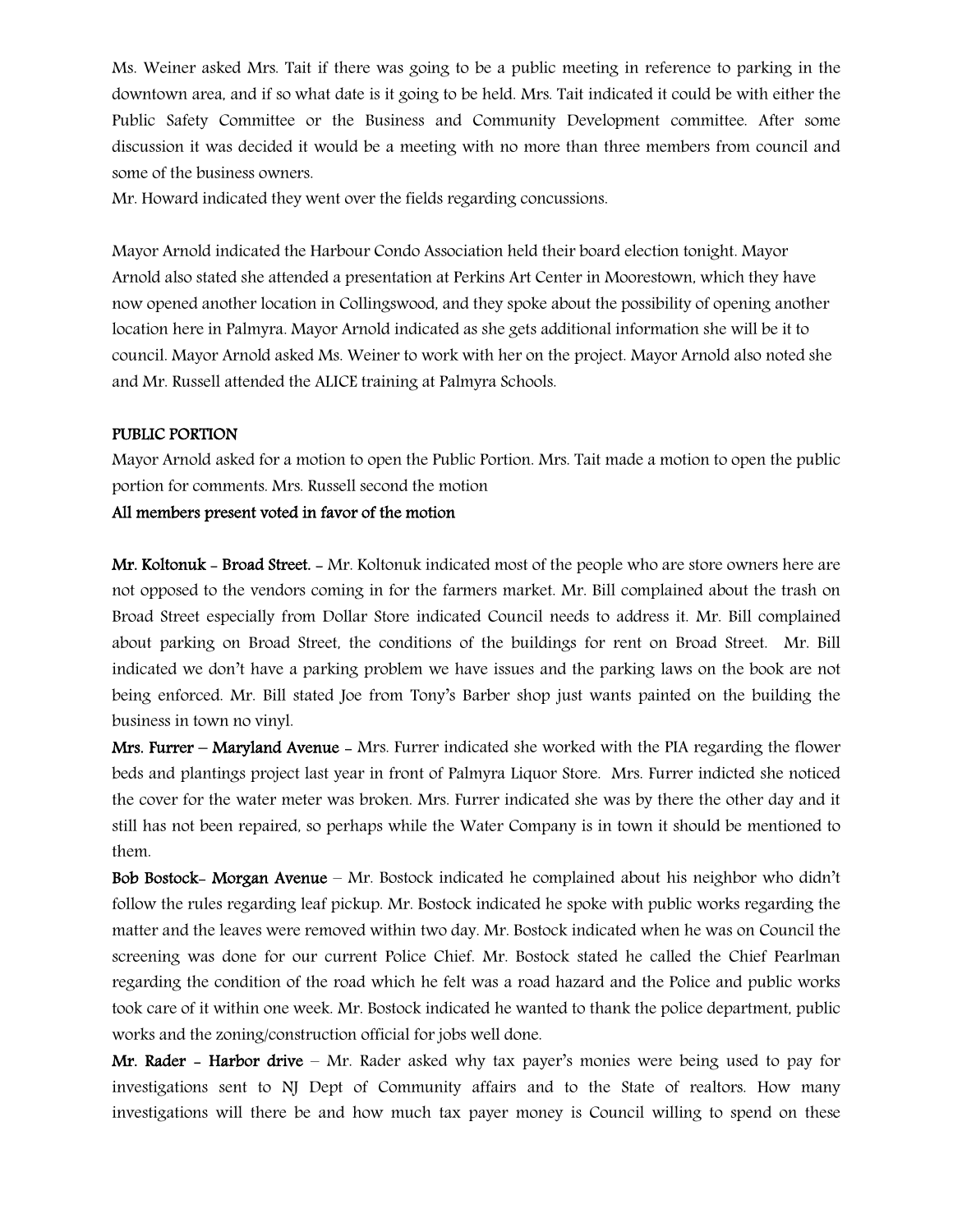investigations? Mayor Arnold indicated this should not be responded to. Mr. Rosenberg indicated no reason to respond. President Howard indicated he would respond during his comments.

Mr. Furrer – Maryland Avenue – Mr. Furrer indicated if anyone wanted to see the investigation documents regarding the allegations he received an anonymous copy of them in the mail. Mr. Furrer indicated it was a shame, he was very surprised and if someone wanted a copy they could have it. Mr. Rosenberg inquired about the documents. Mr. Furrer indicated he received the packet in the mail and had no idea of who sent it. Mr. Rosenberg indicated the packet has already been open but he was going to open it again to review the contents. Mr. Rosenberg indicated the following documents, which should have been kept private, were

1. His letter to the Mayor, which was not intended for public dissemination at the time written.

2. The initial investigative report written by Daniel Rosenberg marked Privileged and Confidential

Mayor Arnold asked, if there was a return address, what was the date of the mailing, and where it was sent from? Mr. Rosenberg indicated there was no return address, the date of mailing appeared to be 3/21/19 and there was no location as to where it was sent from. Mayor Arnold asked who would have access to that privileged and confidential information. Mr. Rosenberg indicated he did not know everyone, but the report was discriminated to Mayor and the Governing body, Mr. Gural,

Mr. Rosenberg went on and indicated also enclosed in the packet are documents which appear to be the alleged complaints. Mr. Rosenberg again noted it was not supposed to occur that these documents be discriminated currently. Mayor Arnold asked if the documents were those which were requested by Mr. Rader. Mr. Rosenberg indicated yes. There was some additional discussion. Mayor Arnold asked how this was going to be investigated, to determine who released those documents. Mr. Rosenberg indicated that was up to the governing body, it was not his decision. Mayor Arnold asked what the governing body was going to do. Mrs. Russell stated they could have been released by anyone sitting at the Dias including yourself. There was some additional discussion. Mr. Gural indicated he had two other members of the public give him packages appearing to be similar to the one Mr. Furrer received, which he reported to the governing body. Mr. Rosenberg indicated he was not aware of others that maybe out there or if there are other members of the public which have received these packets. Mr. Rosenberg indicated there are a lot of privacy interests that are implicated, Mayor Arnold, the identity of certain complaints, others individual who's names are mentioned during the normal course of business. Mrs. Russell asked if they were permitted to see what was in the packet. Mr. Rosenberg indicated you have seen them. Mr. Rosenberg indicated we could ask the Mayor and other individuals if they want this disclosed at this point. Mayor Arnold indicated the documents in the packet are privileged and confidential and we should not be talking about any details of any documents. There was some additional discussion. Mr. Rosenberg explained the OPRA process. Mayor Arnold noted that what she is being accused of; that the release of these documents is clearly an ethical violation of confidentiality and attorney client privilege. Mr. Rader asked where the reporter from the Burlington County Times got her information.

**Mr. Taylor**- Spring Garden Street – Mr. Taylor indicated he was just about to get up and indicate the council has shown great improvement in the manner in which they treat on another, her was glad he didn't. Mr. Taylor indicated there is a double standard. Mr. Taylor indicated this needs to stop and everyone needs to be ashamed of themselves. The governing body needs to work together. Mr. Taylor stated Spring Garden Street needs to asphalt.